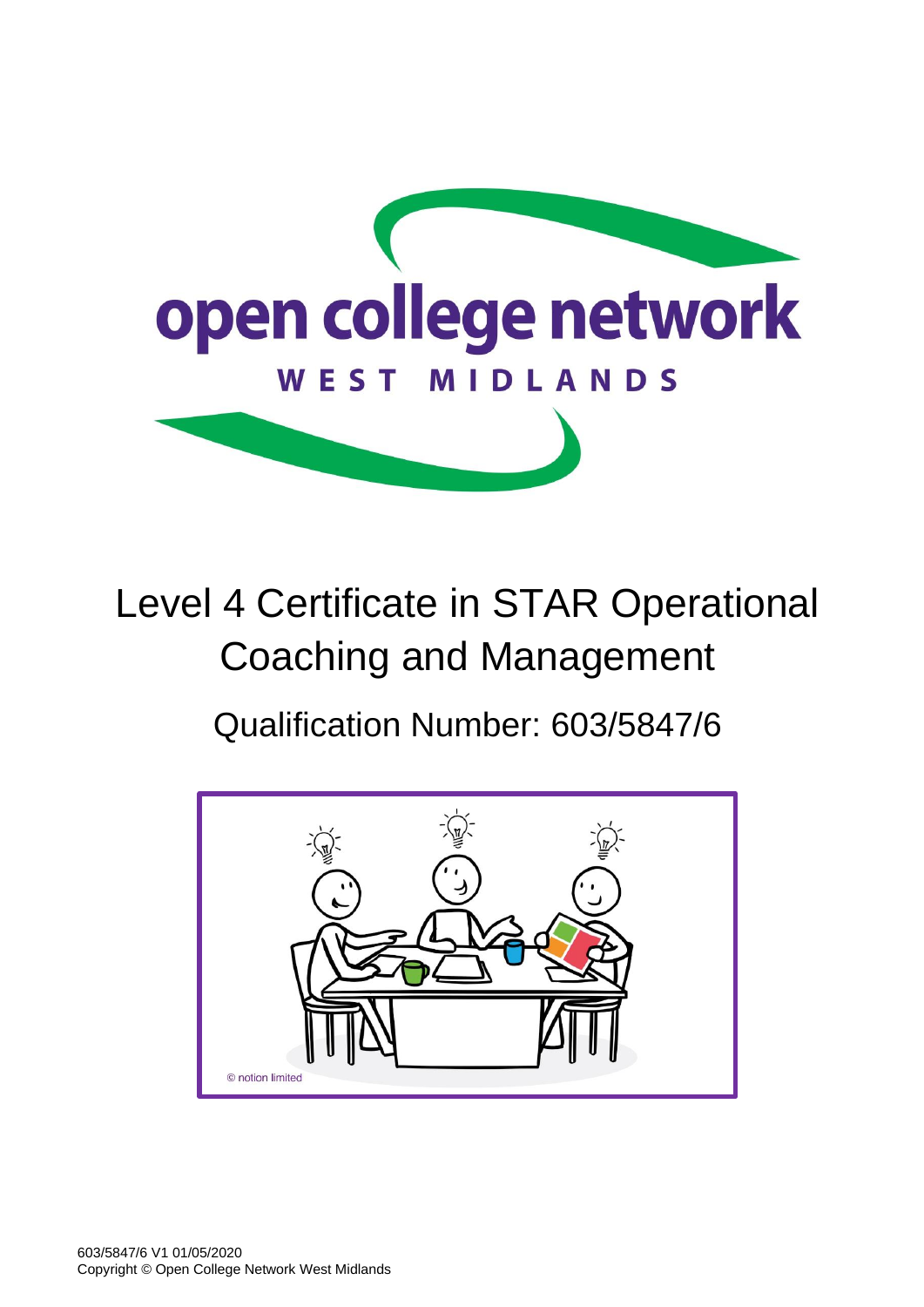

#### **Mission Statement**

We recognise achievement and support learning transforming the lives of individuals and communities.

#### **Our Vision**

To be the best we can be.

#### **Our Values**

- **Integrity** committed to ethical and sustainable business practices;
- **Clarity** a clear qualification offer supported by transparent processes;
- **Collaboration** working with customers and other stakeholders;
- **Aspiration** supporting individuals to fulfil their potential and progress;
- **Excellence** committed to high quality;
- **Innovation** creating opportunities for learners, employers and communities;
- **Inclusion** celebrating diversity and respecting individuality.

### **[www.opencollnet.org.](http://www.ocnwmr.org.uk/)uk**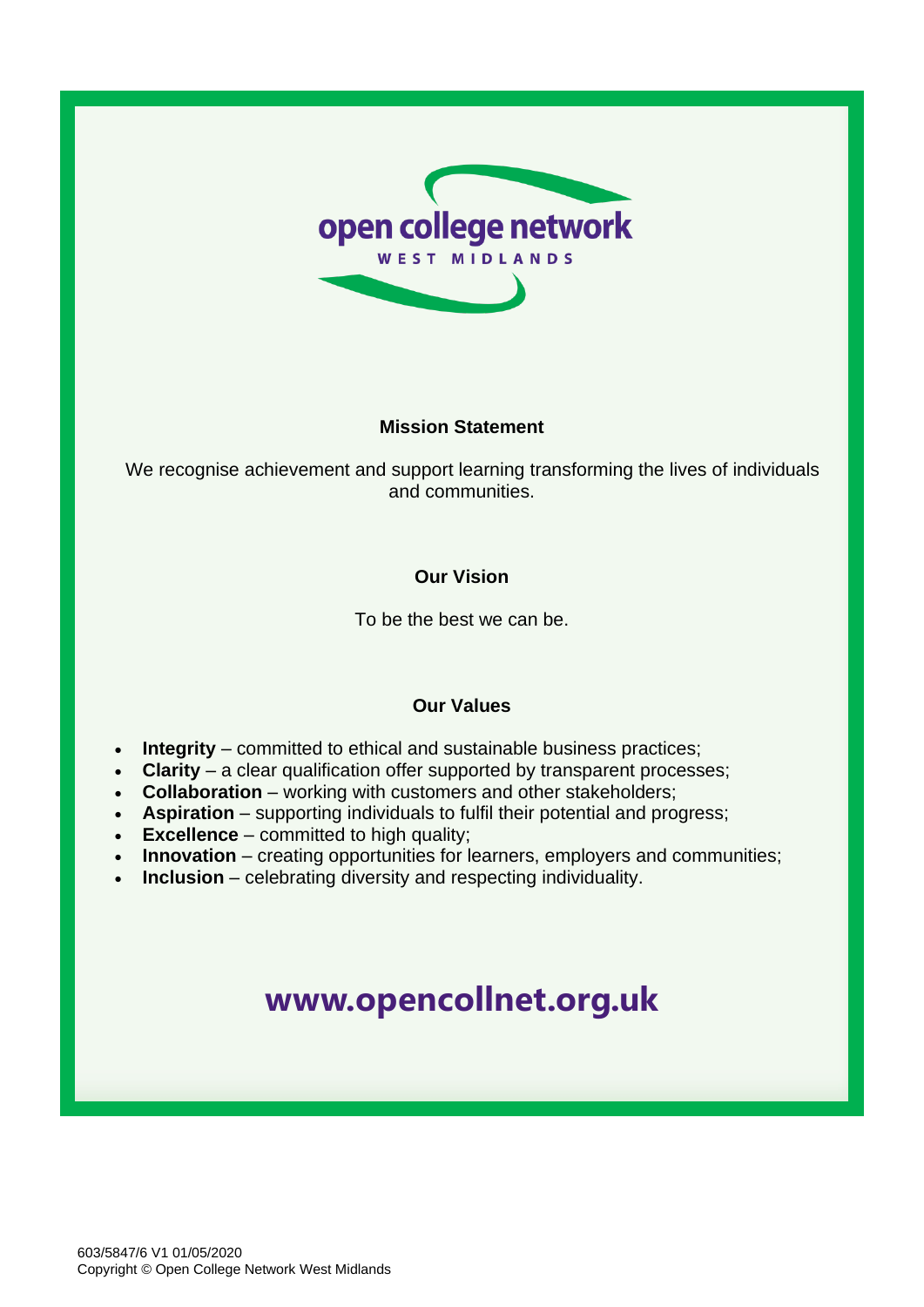### **Qualification summary – key facts**

| Title:                           | Open College Network West Midlands Level 4 Certificate in<br><b>STAR Operational Coaching and Management</b>                                                                                                                                                                                                                                                                                                               |  |
|----------------------------------|----------------------------------------------------------------------------------------------------------------------------------------------------------------------------------------------------------------------------------------------------------------------------------------------------------------------------------------------------------------------------------------------------------------------------|--|
| <b>Qualification Number:</b>     | 603/5847/6                                                                                                                                                                                                                                                                                                                                                                                                                 |  |
| Level:                           | $\overline{4}$                                                                                                                                                                                                                                                                                                                                                                                                             |  |
| <b>Credit Value:</b>             | 23 credits                                                                                                                                                                                                                                                                                                                                                                                                                 |  |
| <b>Guided Learning Hours:</b>    | 37 hours                                                                                                                                                                                                                                                                                                                                                                                                                   |  |
| <b>Total Qualification Time:</b> | 187 hours                                                                                                                                                                                                                                                                                                                                                                                                                  |  |
| <b>Qualification Objective:</b>  | This qualification has been developed to support learners<br>who are working in a line, matrix management or leadership<br>role with direct responsibility for the development and<br>performance improvement of colleagues, direct reports or<br>teams.                                                                                                                                                                   |  |
|                                  | The Level 4 STAR Operational Coaching and Management<br>qualification provides knowledge and develops new skills<br>which will enable learners to adopt and then use coaching-<br>related behaviours as part of their everyday management<br>style. Use of these techniques will help the learner to better<br>engage and motivate direct reports, peers and other<br>colleagues to drive up performance and productivity. |  |
| <b>Progression Routes:</b>       | Successful achievement of this qualification offers learners<br>the chance to progress to further learning as a Practitioner<br>and Internal Coach with the opportunity thereafter to join<br>professional bodies such as the Association for Coaching.                                                                                                                                                                    |  |
| <b>Entry requirements:</b>       | Learners will need to be operating at supervisory or<br>management level (with or without direct line management<br>responsibility) including up to Senior Management.                                                                                                                                                                                                                                                     |  |
|                                  | Understanding of Management in the context of workplace<br>and organisation. Ability to relate improvements in<br>management effectiveness to the improvement in team<br>performance metrics.                                                                                                                                                                                                                              |  |
|                                  | Read and interact with online learning tools, be able to<br>apply exercises back in the workplace, ability to capture<br>reflections and record them in a learning log. Ability to apply                                                                                                                                                                                                                                   |  |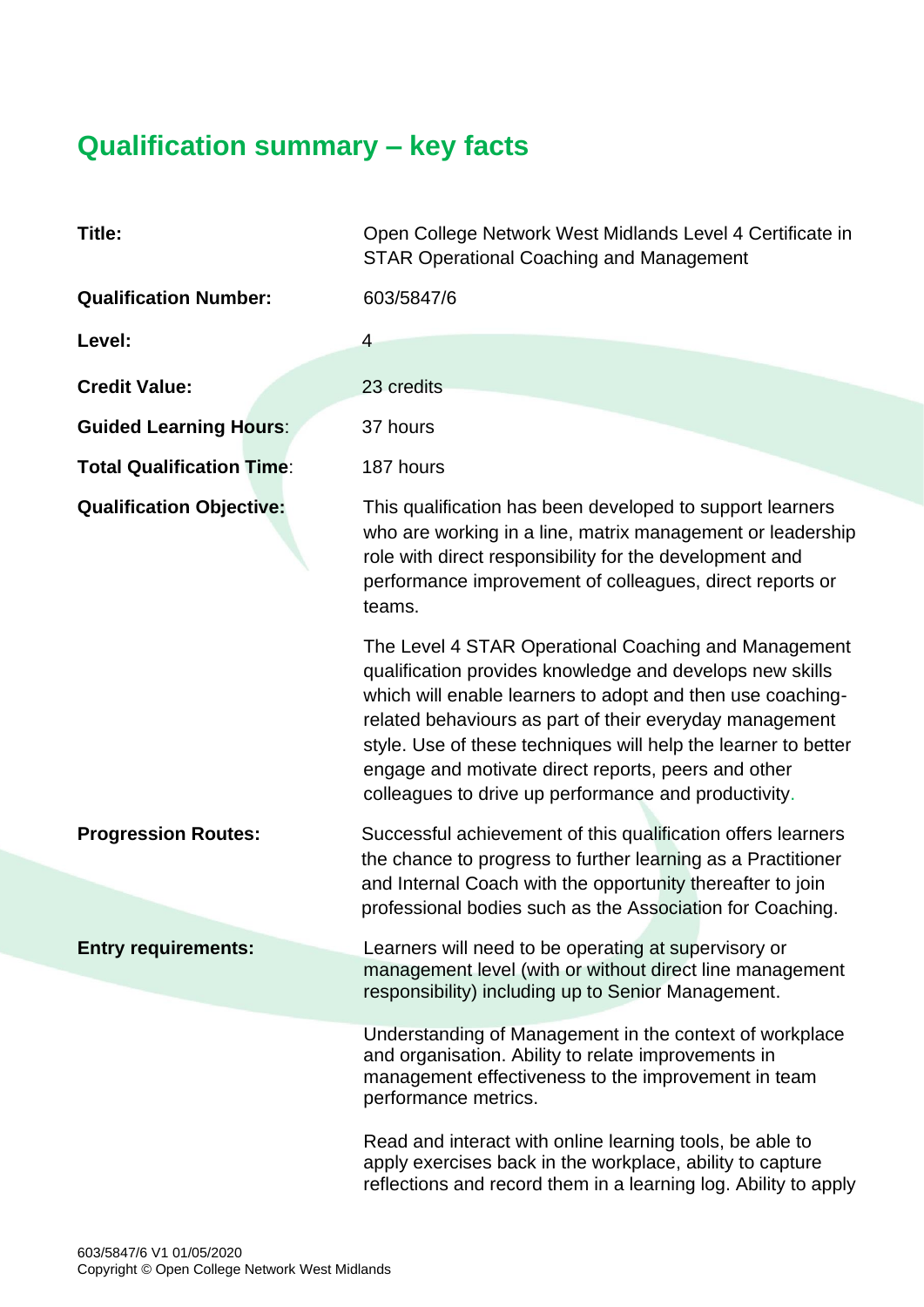new learning and insights towards improving personal effectiveness.

No minimum age if other criteria met.

Access to appropriate devices to complete online learning elements.

Assessment method(s): Portfolio of Evidence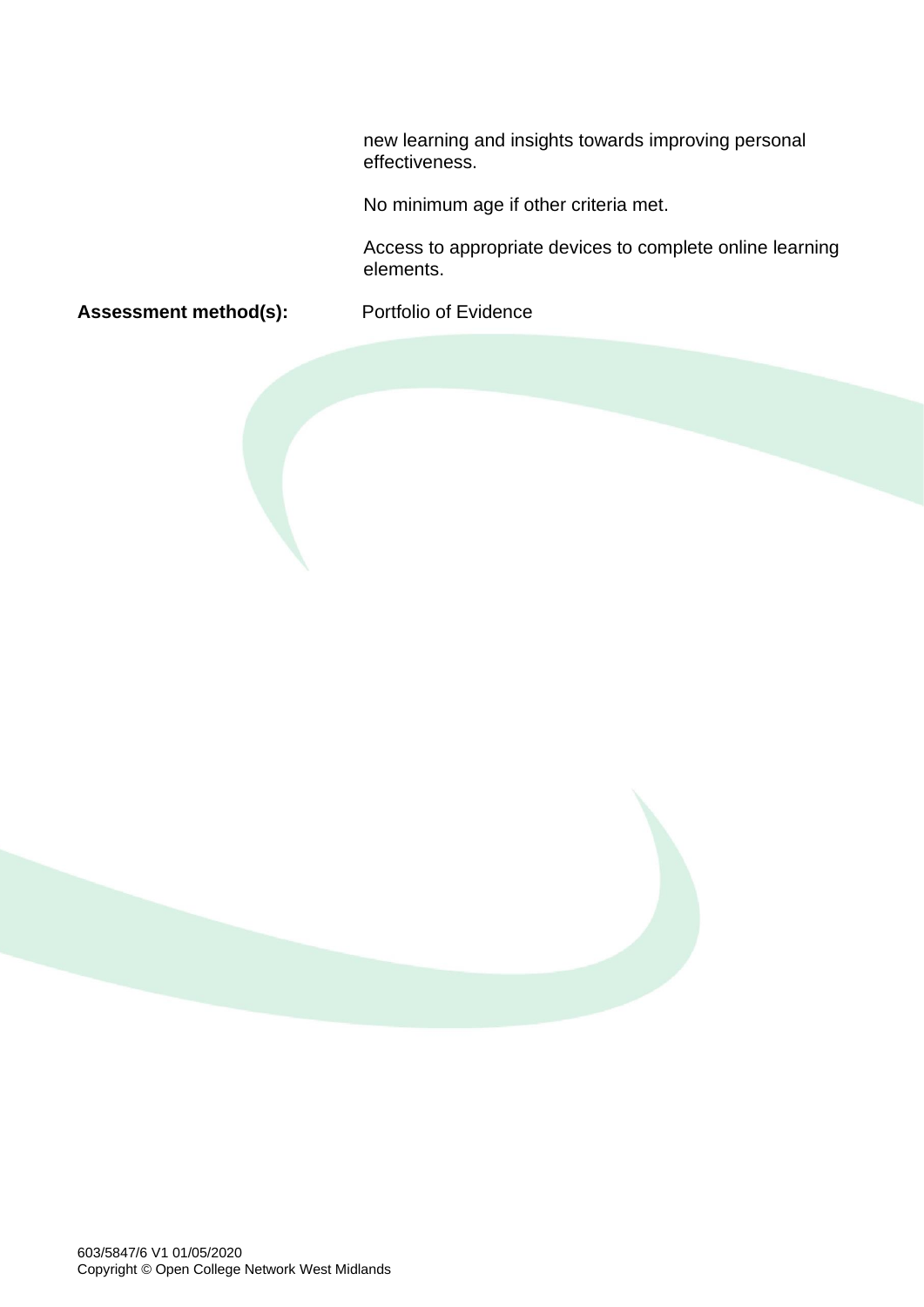### **How is the qualification assessed?**

The assessment process is as follows:

#### **Internal Assessment by Portfolio of Evidence**

Where the assessment method for the qualification is by internally set assessments (Portfolio of Evidence), then centres are free to devise their own assessments for the qualification/unit.

- ⚫ All assessments should be designed in such a way as to minimise the requirement for Reasonable Adjustments to be made.
- ⚫ Centre devised assessments must allow learners to meet all of the requirements of the assessment criteria for each unit. Assessments must not require learners to produce evidence above and beyond that stipulated in the Assessment Criteria.
- ⚫ Centres must then have these assessments approved by their IQA.

When devising assessments, centres may choose from a range of assessment methods but where assessment quidance is provided within a unit this must be adhered to unless otherwise agreed with the External Quality Assurer (EQA).

Assessment methods must be valid, fair, reliable and safe leading to authentic, sufficient and current evidence produced by the candidate.

Holistic assessment is good practice wherever possible and permitted by the assessment strategy for the qualification if this exists.

Further guidance on assessment can be found in the *[Centre Handbook](http://www.opencollnet.org.uk/centres/assessment-and-evidence?search=)* and the *[Assessment](http://www.opencollnet.org.uk/centres/assessment-and-evidence?search=)  [Methods](http://www.opencollnet.org.uk/centres/assessment-and-evidence?search=)* publication. These provide guidance on the range of assessment methods available and the types of evidence appropriate for each.

Other guidance and sample documentation is available to recognised centres covering: planning assessment; recording achievement; planning, carrying out and documenting IQA.

#### **Reasonable Adjustment and Special Considerations**

Reasonable adjustments and Special Considerations are available for all assessments, irrespective of whether they are internally or externally set.

Where a learner or group of learners may not be able to access the assessment without Reasonable Adjustments, centres should ensure that they apply in good time for relevant reasonable adjustments to be made, using the Open College Network West Midlands *[Reasonable Adjustments and Special Considerations Policy](http://www.opencollnet.org.uk/centres/policies-and-procedures?search=)* which gives clear guidance on the reasonable adjustments and arrangements that can be made to take account of disability or learning difficulty without compromising the achievement of the assessment criteria.

#### **Standardisation**

Standardisation is a process that promotes consistency in the understanding and application of assessment practice. Full details on Open College Network West Midlands standardisation practices can be found in our *[Centre Handbook](http://www.opencollnet.org.uk/centres/assessment-and-evidence)*.

Outcomes from standardisation events will be disseminated to Centres by Open College Network West Midlands.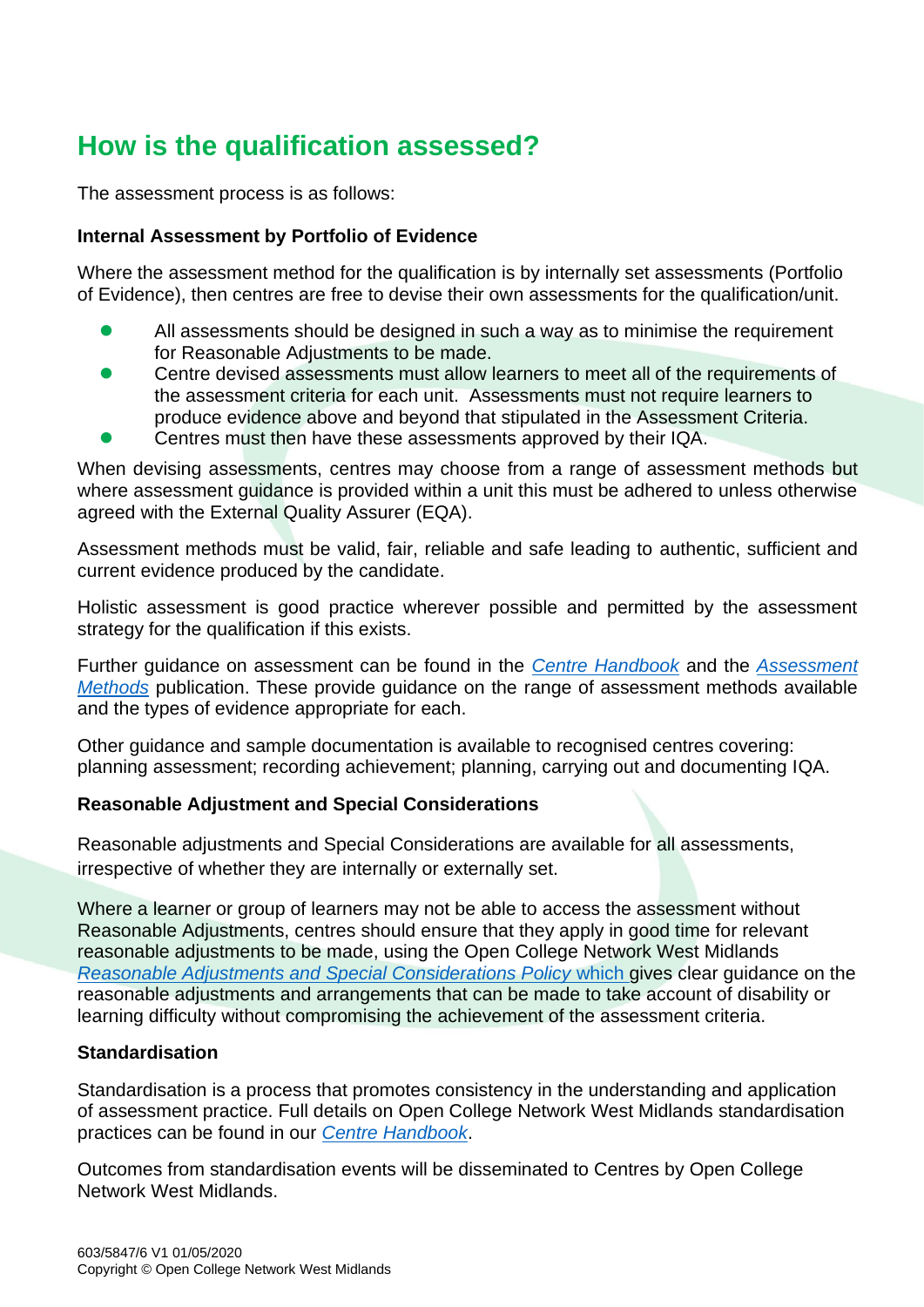### **Qualification size**

#### **About the RQF**

The Regulated Qualifications Framework (RQF) provides a single, simple system for cataloguing all qualifications regulated by Ofqual. Qualifications are indexed by their level and size.

Levels indicate the difficulty and complexity of the knowledge and skills associated with any qualification. There are eight levels supported by three "entry levels".

Size refers to the estimated total amount of time it could typically take to study and be assessed for a qualification. Size is expressed in term of Total Qualification Time (TQT). The part of the TQT spent being taught or supervised is known as Guided Learning Hours (GLH).

#### **Guided Learning Hours (GLH)**

GLH are defined as the time a learner spends being taught or instructed by  $-$  or otherwise participating in education or training under the immediate guidance or supervision of – a lecturer, supervisor, tutor or other appropriate provider of education or training. This includes guidance or supervision time:

- a) With the simultaneous physical presence of the learner and that person, or
- b) Remotely by means of simultaneous electronic communication.

It does not include the number of hours a learner spends in preparation, study or any other form of participation in education or training, including assessment, which takes place as directed by – but not under the immediate guidance or supervision of – a lecturer, supervisor, tutor or other appropriate provider of education or training.

#### **Total Qualification Time (TQT)**

TQT is comprised of the following two elements:

- a) The number of hours which an awarding organisation has assigned to a qualification for Guided Learning, and
- b) An estimate of the number of hours a learner will reasonably be likely to spend in preparation, study or other form of participation in education or training, including assessment, which takes place as directed by – but unlike Guided Learning, not under the immediate guidance or supervision of – a lecturer, supervisor, tutor or other appropriate provider of education or training.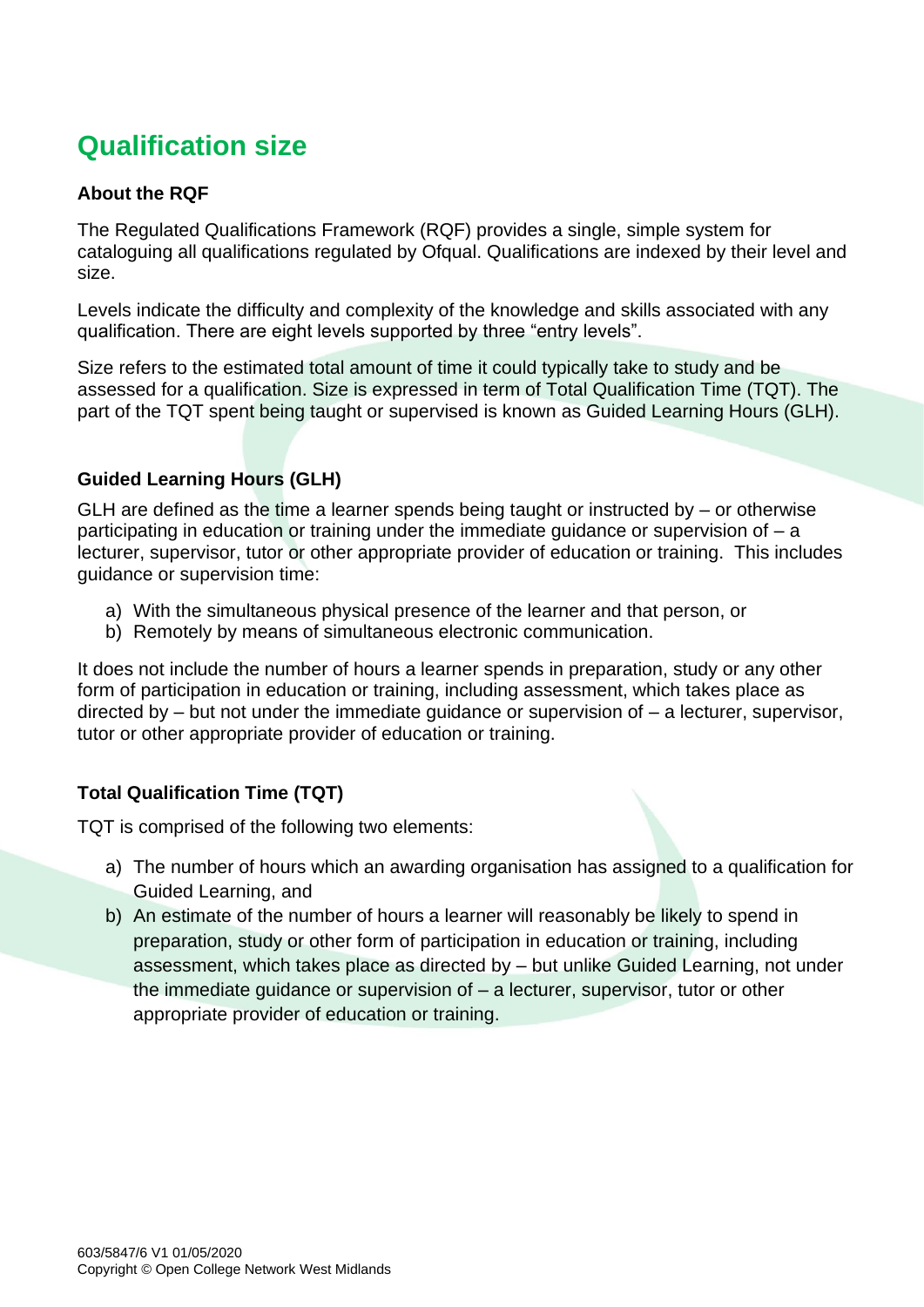### **Rules of Combination and level for this qualification**.

To achieve the Open College Network West Midlands Level 4 Certificate in STAR Operational Coaching and Management learners must achieve the 23 credits from the Mandatory Units. There are no Optional Units in this qualification.

#### **Mandatory Group M**

| <b>Title</b>                                                                                             | Level          | <b>Credit</b>  | <b>GLH</b>     | <b>TQT</b>     | <b>Unit code</b> | Unit reference<br>number |
|----------------------------------------------------------------------------------------------------------|----------------|----------------|----------------|----------------|------------------|--------------------------|
| Developmental<br>Coaching<br><b>Conversations</b>                                                        | $\overline{4}$ | 3              | $\overline{4}$ | 27             | AJ5/4/NQ/002     | R/618/1148               |
| <b>Enabling Behavioural</b><br>Change                                                                    | $\overline{4}$ | $\overline{2}$ | 6              | 15             | AF5/4/NQ/003     | Y/618/1149               |
| <b>Giving Feedback</b>                                                                                   | $\overline{4}$ | $\mathbf{1}$   | $\overline{4}$ | 10             | AF5/4/NQ/004     | L/618/1150               |
| <b>Identifying Actions to</b><br><b>Resolve Issues</b>                                                   | $\overline{4}$ | 1              | $\overline{1}$ | $\overline{2}$ | AF7/4/NQ/006     | R/618/1151               |
| <b>Identifying Areas for</b><br>Development and<br>Improvement                                           | $\overline{4}$ | $\overline{1}$ | 1              | $\overline{2}$ | AJ5/4/NQ/003     | Y/618/1152               |
| <b>Operational Coaching</b>                                                                              | 3              | $\mathbf{1}$   | $\mathbf 1$    | 3              | AF5/3/NQ/007     | A/618/1144               |
| <b>Operational Coaching</b><br><b>Model</b>                                                              | $\overline{4}$ | 8              | 9              | 82             | AF5/4/NQ/006     | H/618/1154               |
| The Four Domains of<br>Leadership                                                                        | $\overline{4}$ | 3              | $\overline{4}$ | 33             | AF5/4/NQ/007     | K/618/1155               |
| Understanding<br><b>Motivation and Goal</b><br>Setting in the<br><b>Management</b><br><b>Environment</b> | $\overline{4}$ | $\mathbf{1}$   | $\overline{2}$ | $\overline{4}$ | AG1/4/NQ/003     | M/618/1156               |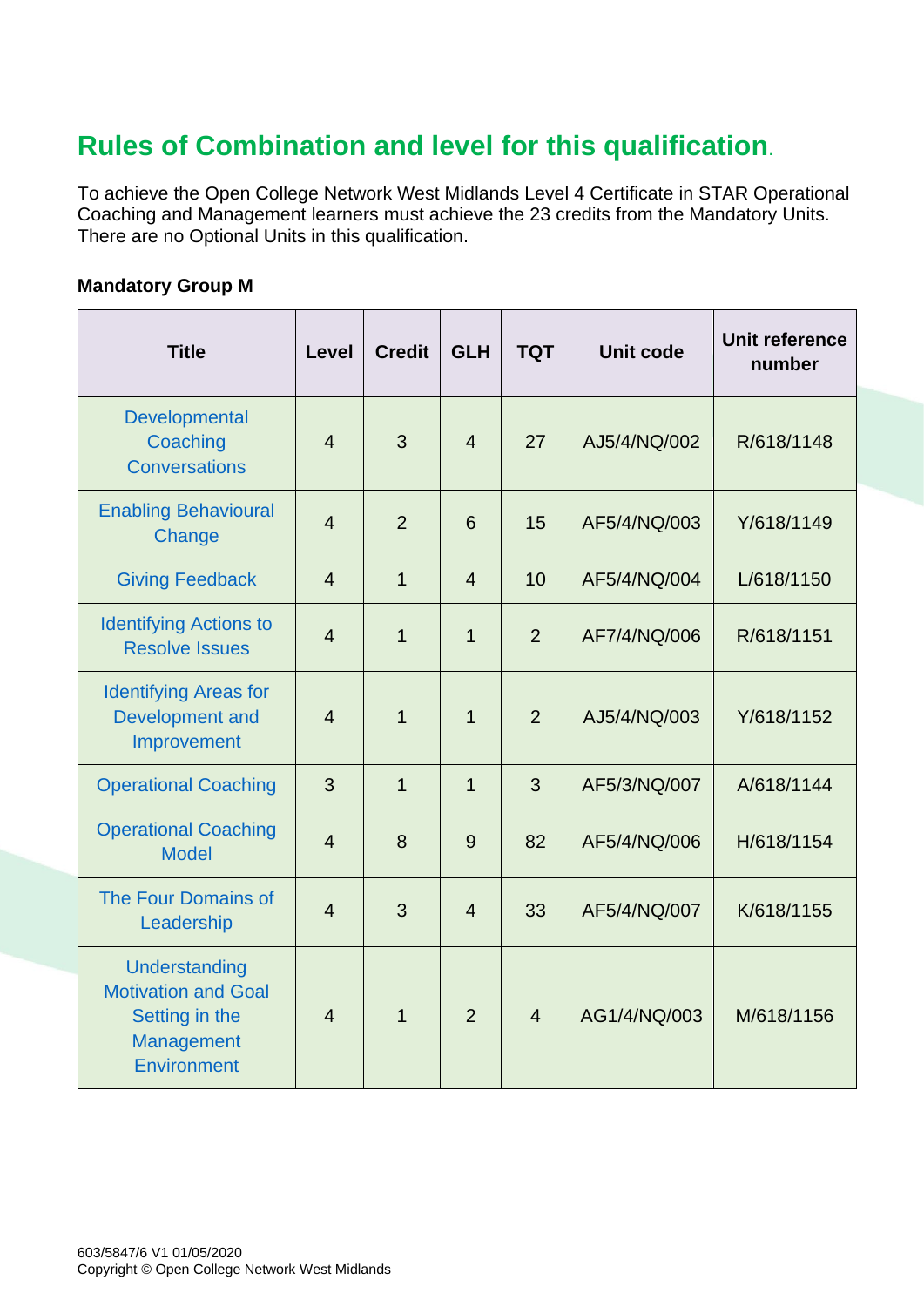| <b>Using Motivation and</b><br><b>Goal Setting in</b><br><b>Continuous</b><br>Performance<br>Improvement | 4 | 2 | $\overline{4}$ | AG1/4/NQ/004 | T/618/1157 |
|----------------------------------------------------------------------------------------------------------|---|---|----------------|--------------|------------|
| <b>Why Operational</b><br><b>Coaching Works</b>                                                          | 4 | 3 | 5              | AG1/4/NQ/005 | A/618/1158 |

#### **Level Descriptors**

Units are assigned a level based on current RQF guidance issued by Ofqual.

| Level   | <b>Knowledge Descriptor (the</b><br>holder)                                                                                                                                                                                                                                                                                                                                                                      | <b>Skills Descriptor (the holder</b><br>$can$ )                                                                                                                                                                                                                                                       |
|---------|------------------------------------------------------------------------------------------------------------------------------------------------------------------------------------------------------------------------------------------------------------------------------------------------------------------------------------------------------------------------------------------------------------------|-------------------------------------------------------------------------------------------------------------------------------------------------------------------------------------------------------------------------------------------------------------------------------------------------------|
| Level 3 | Has factual, procedural and theoretical<br>knowledge and understanding of a<br>subject or field of work to complete<br>tasks that while well-defined, may be<br>complex and non-routine.<br>Can interpret and evaluate relevant<br>information and ideas.<br>Is aware of the nature of the area of<br>study or work.<br>Is aware of different perspectives or<br>approaches within the area of study or<br>work. | Identify, select and use appropriate<br>cognitive and practical skills, methods<br>and procedures to address problems<br>that while well-defined, may be<br>complex and non-routine.<br>Use appropriate investigation to inform<br>actions.<br>Review how effective methods and<br>actions have been. |

| Level   | <b>Knowledge Descriptor (the</b><br>holder)                                                                                                                                                                                                                                                                                                    | <b>Skills Descriptor (the holder</b><br>$can$ )                                                                                                                                                                                                                                   |
|---------|------------------------------------------------------------------------------------------------------------------------------------------------------------------------------------------------------------------------------------------------------------------------------------------------------------------------------------------------|-----------------------------------------------------------------------------------------------------------------------------------------------------------------------------------------------------------------------------------------------------------------------------------|
| Level 4 | Has practical, theoretical or technical<br>knowledge and understanding of a<br>subject or field of work to address<br>problems that are well defined but<br>complex and non-routine.<br>Can analyse, interpret and evaluate<br>relevant information and ideas.<br>Is aware of the nature of approximate<br>scope of the area of study or work. | Identify, adapt and use appropriate<br>cognitive and practical skills to inform<br>actions and address problems that are<br>complex and non-routine while<br>normally fairly well-defined.<br>Review the effectiveness and<br>appropriateness of methods, actions<br>and results. |

*Extracted from 'After the QCF A New Qualification Framework' October 2015*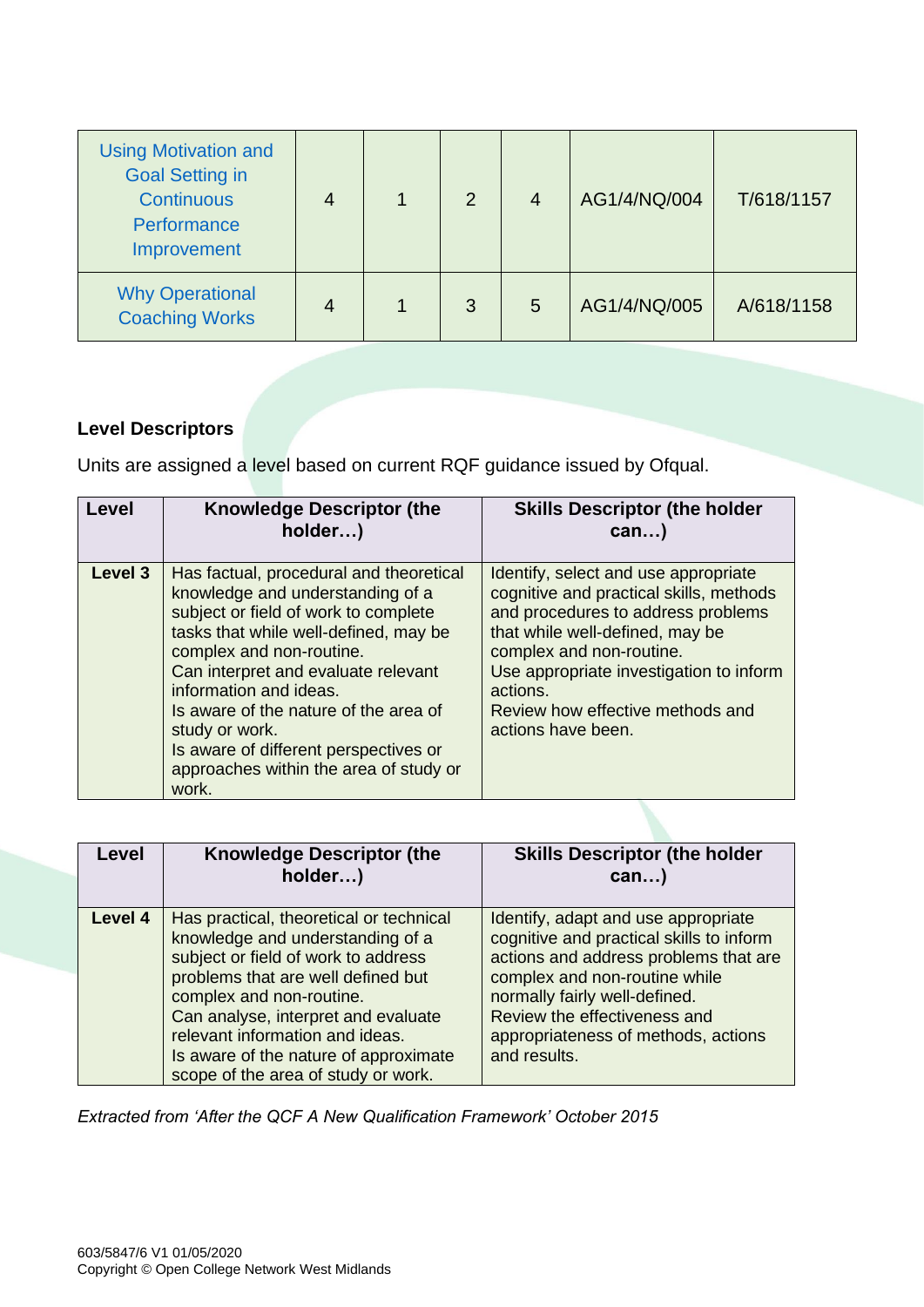### **Requirements to deliver the qualification**

To offer this qualification, centres must ensure that tutors hold or are working towards:

- Have a recognised coaching qualification above level 5 and be an established Operational Coaching practitioner.
- Business experience at Manager level and above with experience of applying coaching skills in the workplace.
- Trained and Licensed by Notion as a Tutor to deliver Operational Coaching programmes and have a broad selection of experience training coaching skills in different sectors.

To offer this qualification, centres must ensure that assessors hold or are working towards:

- Graduate Level, detailed understanding of the programme and have qualified as an Operational Coaching Practitioner with a level 4 or above.
- Have experience of administering the programme and a detailed understanding of the learning outcomes of each module.

Centres must also ensure that they have in place an Internal Quality Assurance person who:

- Holds or is working towards a Level 4 Award in Internal Quality Assurance of Assessment Processes and Practices or its equivalent.
- Graduate Level, detailed understanding of the programme and be an Operational Coaching Practitioner and have an additional coaching qualification.
- Business experience at Manager level and above with experience of applying coaching skills in the workplace.
- Is familiar with the assessment requirements of the qualification for which they are the Internal Quality Assurer.

#### **To gain approval to offer the qualification, centres must submit a** *[Qualification Approval](https://www.opencollnet.org.uk/qualifications/qualification-approval)  [Form \(QAF\).](https://www.opencollnet.org.uk/qualifications/qualification-approval)*

If you are not an Open College Network West Midlands Recognised Centre and you wish to offer the qualification, you will need to apply for Centre Recognition with us. To start the application process please email *[enquiries@opencollnet.org.uk](mailto:enquiries@opencollnet.org.uk)* or telephone 01902 624 239.

For more information visit *[Becoming a Centre](http://www.opencollnet.org.uk/centres/becoming-a-centre)* on our website.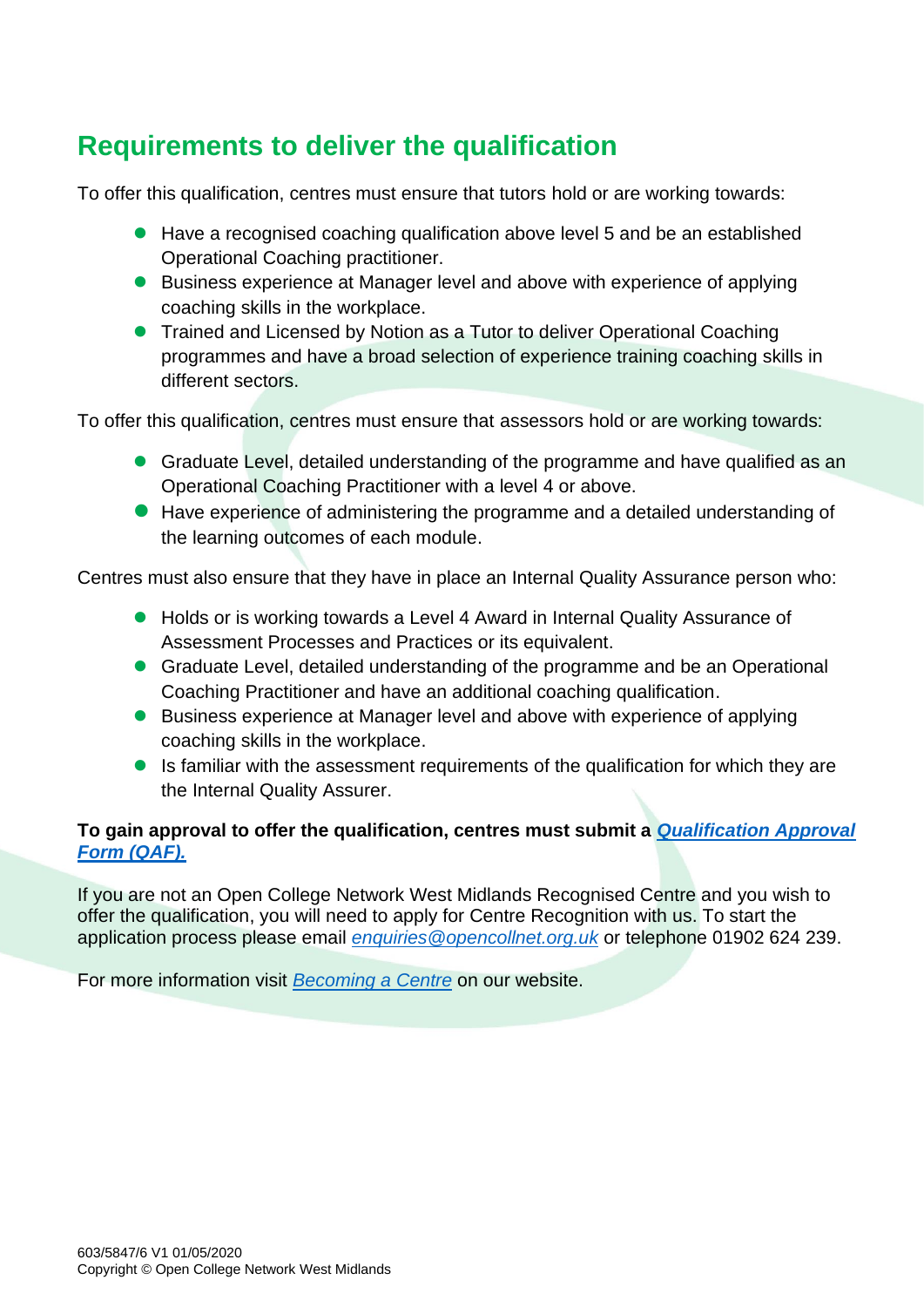### **Support for centres**

Open College Network West Midlands provide all of our centres with on-going support and advice on the use of Open College Network West Midlands units and qualifications, including the requirements for assessment.

Information about the following can be found in our *[Centre Handbook](http://www.opencollnet.org.uk/centres/assessment-and-evidence)*:

- obtaining a Unique Learner Number (ULN) on behalf of the learners
- UKPRN (UK Provider Reference Number)

### **Centre responsibilities**

Each centre should identify a centre contact who will be responsible for:

- ensuring that the centre meets all the Open College Network West Midlands requirements for centre recognition and adheres to all *[policies and procedures](http://www.opencollnet.org.uk/centres/policies-and-procedures)*.
- Open College Network West Midlands provision within the centre
- ensuring all procedures relating to the delivery of the qualification operate effectively in the centre
- ensuring all relevant Open College Network West Midlands documentation is distributed as required within the centre and that the security requirements for external assessment are adhered to, where applicable.



*The information provided in this qualification guide is accurate at the time of publication but is subject to change. Open College Network West Midlands will occasionally update qualification information, so please refer to the 'Open College Network West Midlands Qualifications' page of our website to view any updates, including qualification end dates and the latest versions of our qualification guides.*